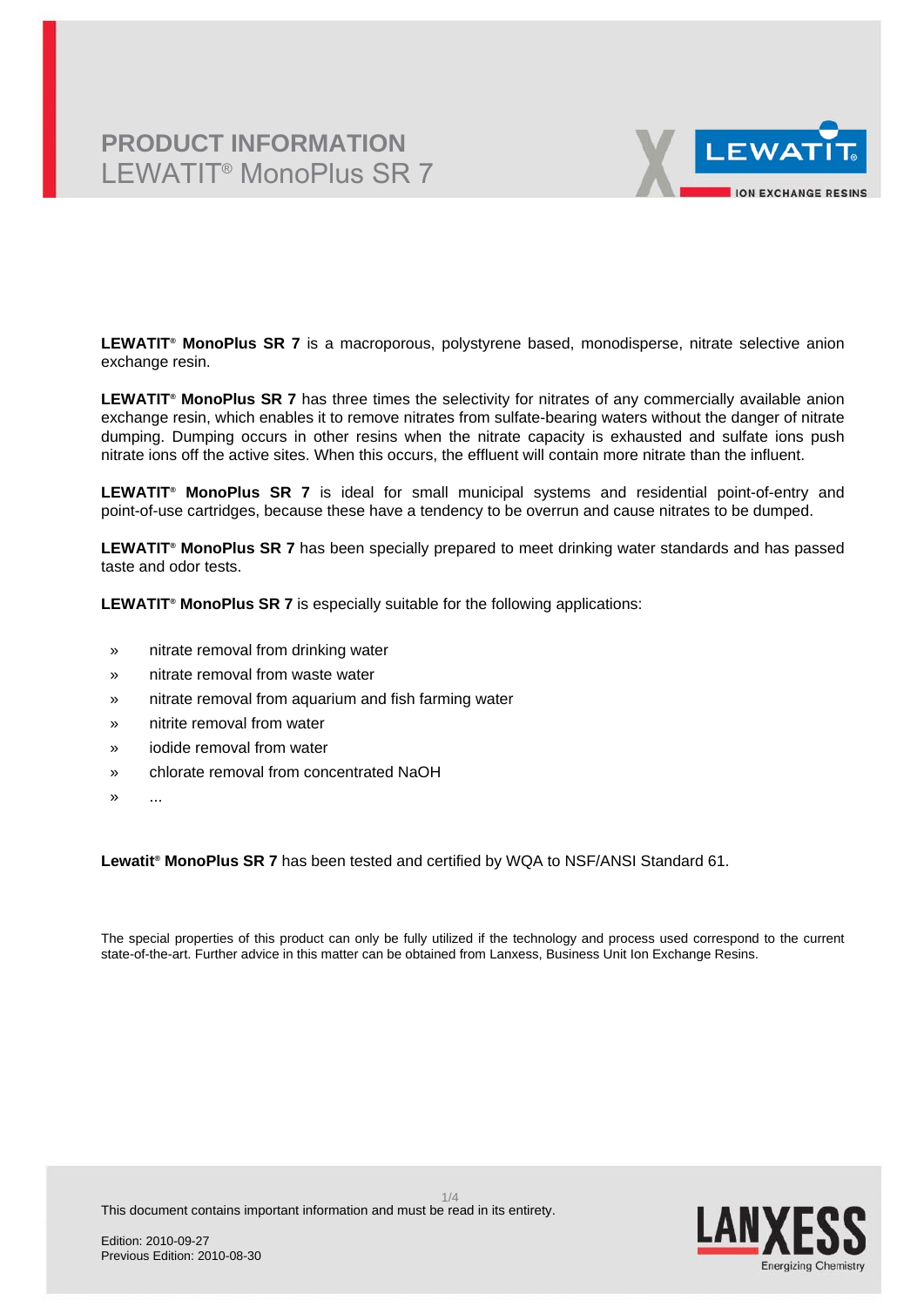# **PRODUCT INFORMATION** LEWATIT® MonoPlus SR 7



## General Description

| lonic form as shipped | CI-                     |
|-----------------------|-------------------------|
| Functional group      | quaternary amine        |
| Matrix                | crosslinked polystyrene |
| Structure             | macroporous             |
| Appearance            | white opaque            |

## Physical and Chemical Properties

|                         |                         | metric units |                |
|-------------------------|-------------------------|--------------|----------------|
| Uniformity Coefficient* |                         | max.         | 1.1            |
| Mean bead size*         |                         | mm           | $0.57 - 0.67$  |
| <b>Bulk density</b>     | (+/- 5 %)               | g/l          | 630            |
| Density                 |                         | approx. g/ml | 1.02           |
| Water retention         |                         | wt. %        | $59 - 64$      |
| Total capacity*         |                         | min. eq/l    | 0.6            |
| Volume change           | $Cl^- \rightarrow NO^-$ | max. vol. %  | 5              |
| Stability               | at pH-range             |              | $0 - 14$       |
| Stability               | temperature range       | °C           | $-20 - 40$     |
| Storability             | of the product          | max. years   | $\overline{2}$ |
| Storability             | temperature range       | $^{\circ}C$  | $-20 - 40$     |

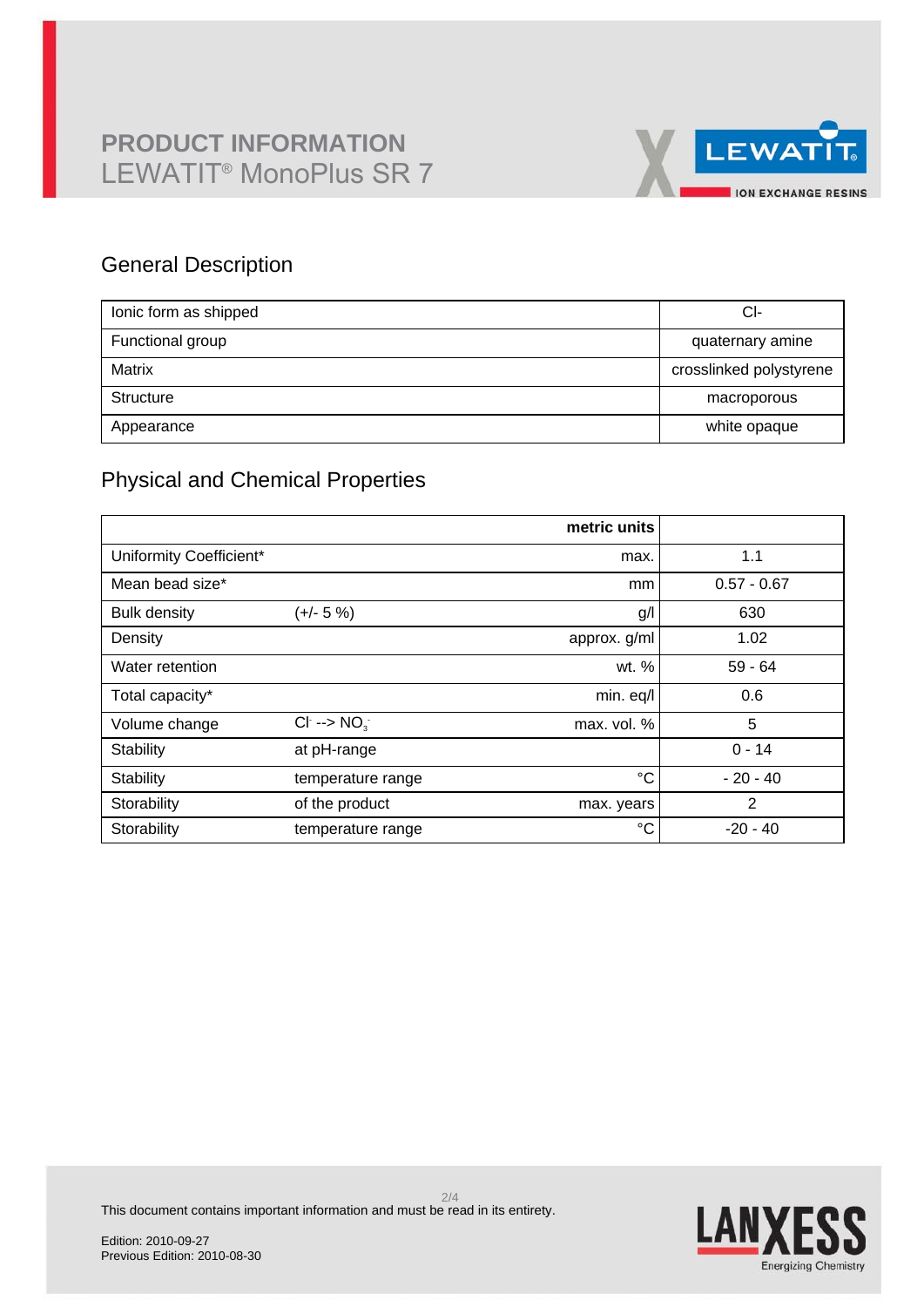# **PRODUCT INFORMATION** LEWATIT® MonoPlus SR 7



## Recommended Operating Conditions\*

|                                 |                               | metric units                 |             |
|---------------------------------|-------------------------------|------------------------------|-------------|
| Operating temperature           |                               | max. °C                      | 80          |
| Bed depth                       |                               | min. mm                      | 800         |
| Specific pressure drop          | (15 °C)                       | approx. kPa*h/m <sup>2</sup> | 1.3         |
| Pressure drop                   |                               | max. kPa                     | 250         |
| Linear velocity                 | operation                     | max. m/h                     | 30          |
| Linear velocity                 | backwash (20 °C)              | approx. m/h                  | 6           |
| Bed expansion                   | $(20 °C, \text{per m/h})$     | approx. vol. %               | 18          |
| Freeboard                       | backwash<br>(extern / intern) | vol. $%$                     | $80 - 100$  |
| Regenerant                      |                               |                              | <b>NaCl</b> |
| Counter current<br>regeneration | level                         | approx. g/l                  | $80 - 300$  |
| Counter current<br>regeneration | concentration                 | wt. %                        | $8 - 10$    |
| Linear velocity                 | regeneration                  | approx. m/h                  | 5           |
| Linear velocity                 | rinsing                       | approx. m/h                  | 5           |
| Rinse water requirement         | slow / fast                   | approx. BV                   | 5           |



This document contains important information and must be read in its entirety.